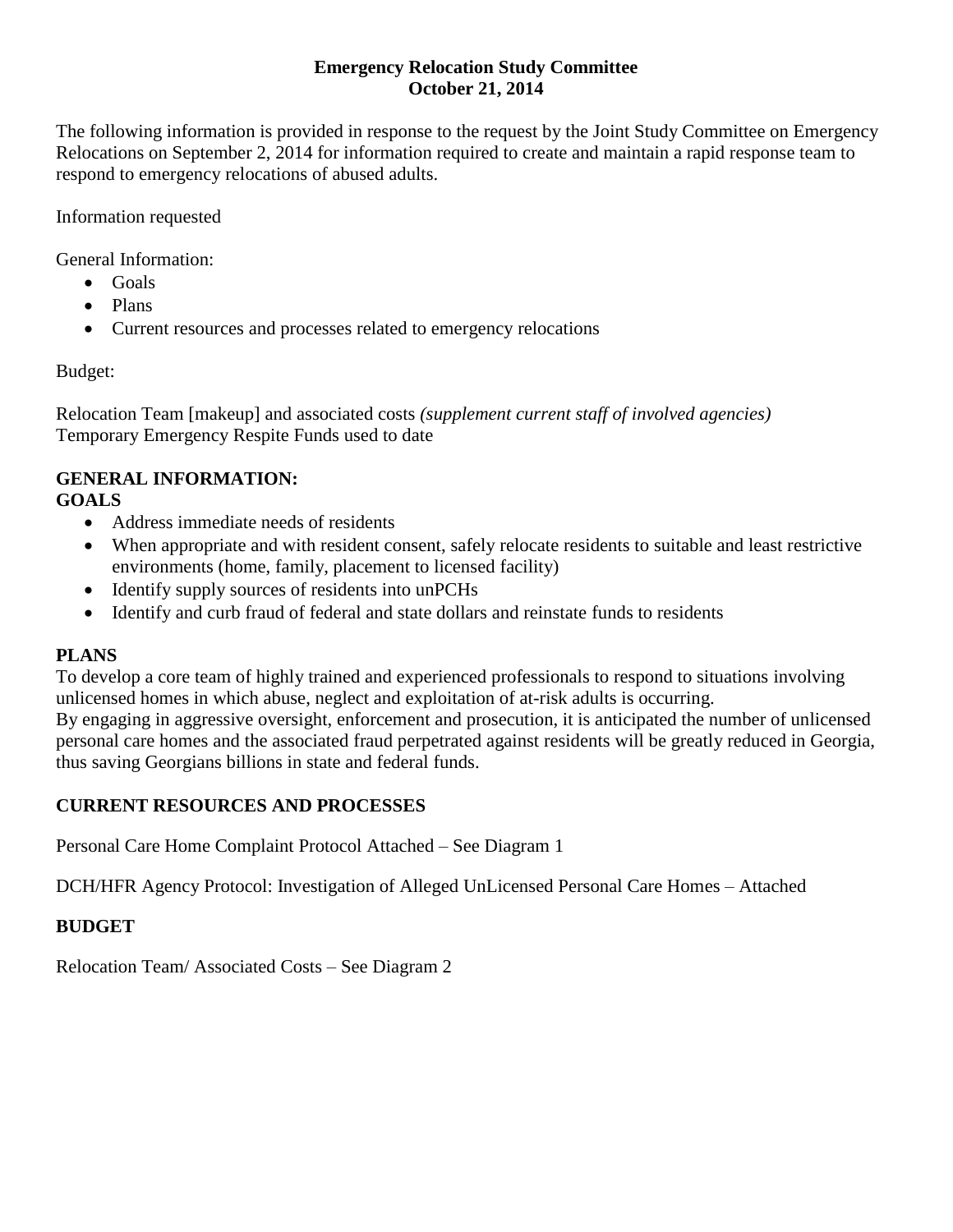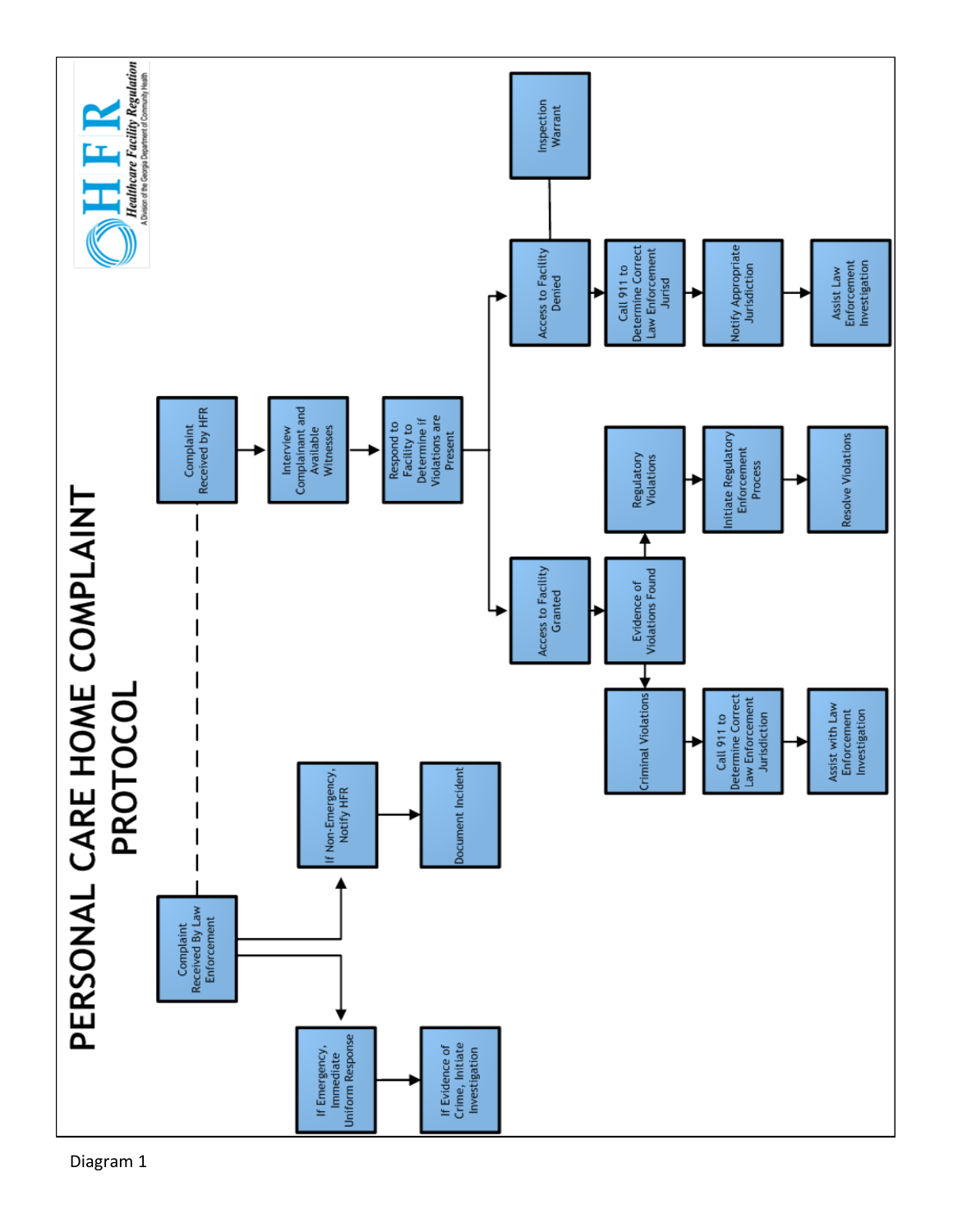| Department                                                       | Current Staff   | Staff Needs                                                                                               | Costs                                                         | Pay Grade            |
|------------------------------------------------------------------|-----------------|-----------------------------------------------------------------------------------------------------------|---------------------------------------------------------------|----------------------|
| Department of Human Services<br>Adult Protective Services        | 142             | 6 CM Dedicated to Team<br>1 Supervisor                                                                    | 91,015<br>504,177<br>ა ო                                      | 15<br>$\overline{4}$ |
| Long-Term Care Ombudsman*                                        | 50              | 7 Dedicated to Team<br>2 metro/4 rural<br>2 metro/5 rural                                                 | \$ 540,000                                                    | $\overline{4}$       |
| Department of Community Health<br>Healthcare Facility Regulation | $\overline{21}$ | 1 of the 5 as Coordinator/Supervisor<br>1 Data Analyst Dedicated to Team<br>5 Surveyors Dedicated to Team | \$410,000<br>80,690<br>$\mathfrak o$                          | 15<br>15             |
| Office of Inspector General                                      | H               | 1 Supervisor/Investigator                                                                                 | 88,693<br>ς.                                                  | $\overline{1}$       |
| Georgia Bureau of Investigation                                  | 241             | 5 Agents - 1 Agent/3 Regions                                                                              | (\$491,028 on-going & \$595,678 one-time cost)<br>\$1,086,706 |                      |
| Department of Behavioral Health<br>& Developmental Disabilities  |                 | $2^{\text{nd}}$ year based on data                                                                        |                                                               |                      |
| **************************************<br>Assets/Resources       |                 | Materials for relocations<br>Meetings<br>Training                                                         | 20,000<br>ς.                                                  | $\leq$               |
| Totals:                                                          |                 | 26 Staff                                                                                                  | \$ 2, 225,603 ongoing & \$595,678 one-time cost               |                      |

\*LTCO staff includes AAA and/or subcontractor staff. Seven new positions would be state employees.

Table 2

# Proposed Budget for Emergency Relocation Teams: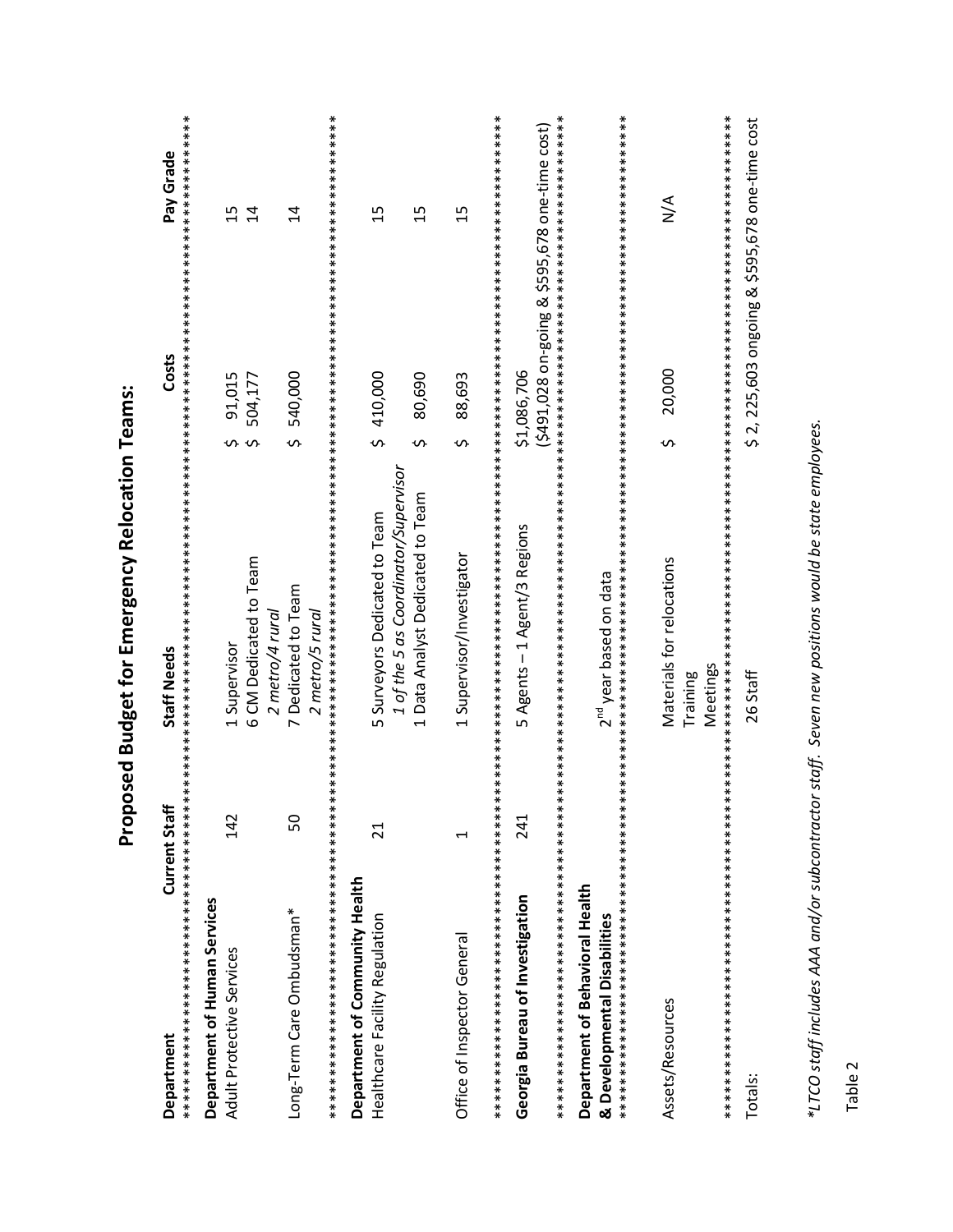

# **AGENCY PROTOCOL: INVESTIGATION OF ALLEGED UNLICENSED PERSONAL CARE HOMES**

## AUTHORITY AND GENERAL INFORMATION

The Georgia Department of Community Health (Department), Healthcare Facility Regulation Division (HFRD), is authorized to license personal care homes, investigate complaints concerning such homes and take action against alleged unlicensed personal care homes pursuant to Official Code of Georgia (O.C.G.A.) 31-7-12 et seq. The operation of an unlicensed personal care home is a crime under Georgia law and unlicensed personal care home owners may be engaged in other criminal activities. HFRD works in partnership with the Department's Office of Inspector General (OIG) as well as other agencies as appropriate, including: the Georgia Bureau of Investigation (GBI), the Georgia Department of Human Services, Adult Protective Services (APS), the Department of Behavioral Health and Developmental Disabilities (DBHDD), the Medicaid Fraud Control Unit (MFCU), the Office of the State Long-Term Care Ombudsman, the Social Security Administration (SSA), local law enforcement, local prosecutors and others.

### PROTOCOL

The following protocol provides a general overview of the steps that may occur during the investigation of an alleged unlicensed personal care home. Each investigation may vary depending on the facts and circumstances. Nothing in this protocol shall restrict or modify the Department's authority or the respective authority of any other entity identified within this protocol.

- 1. Intake. During the intake process, HFRD receives a tip or complaint regarding a potential unlicensed personal care home. There are multiple, possible sources for information, including: law enforcement, APS referral, tip during survey/investigation of another location by HFRD, Ombudsman's office referral, etc.
	- a. Complaints are entered into HFRD's tracking system and tracked as complaint investigations. Complaints are entered based on the alleged owner's last name (if known) and physical address of home.
	- b. Timeframe for initiating complaint investigations is 10 business days from the date the complaint was received; however, this may be escalated to 2 business days on a case-by-case basis. The timeframe for initiating the complaint investigation may be impacted by any other ongoing investigation such as a separate criminal investigation.
	- c. HFRD assigns one or more surveyors to conduct investigation together with OIG investigator.
	- d. HFRD will make determination about possible referral to GBI based on identity of alleged unlicensed PCH owner. If so, HFRD will send information to GBI Data resource for possible advance screening (obtain additional information about owner, location, etc.).
- 2. Investigation.
	- a. HFRD and OIG will initiate investigation without including other participants UNLESS the referral was from law enforcement or active investigation known (GBI,

Health Information Technology | Healthcare Facility Regulation | Medicaid | State Health Benefit Plan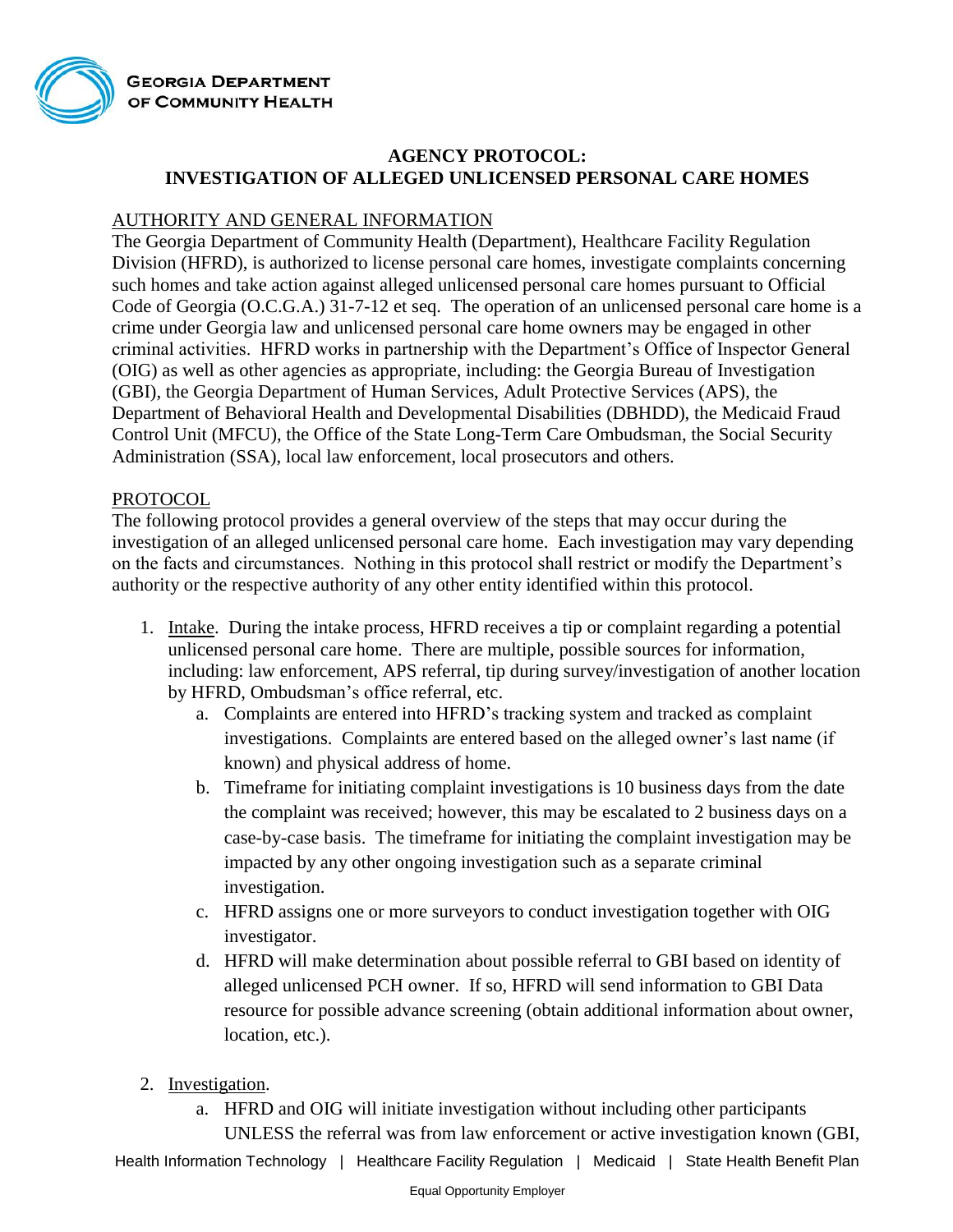etc.). HFRD/OIG will assess location and determine if police should be contacted for assistance at scene. HFRD will coordinate with GBI to identify law enforcement contact/appropriate jurisdiction as needed.

- b. HFRD/OIG will attempt to gain access to the home to conduct onsite investigation.
	- i. If cannot gain entrance, then surveyor will either (a) attempt reentry at different time/date and/or (b) coordinate with HFR Legal Services to obtain an inspection warrant.
	- ii. If entrance obtained, surveyor conducts investigation to determine if complaint is substantiated. Observation, interview of individuals present (owner, staff, residents, neighbors), document review, etc.
- c. HFRD/OIG will contact law enforcement (911) in the following situations:
	- i. If any residents are found in restraints or locked in rooms;
	- ii. Owner, staff, caretaker and/or residents are aggressive or threatening to surveyor (or any situation where surveyor feels safety is in jeopardy);
	- iii. Resident(s) pose danger to themselves or others;
	- iv. Resident is incapacitated, injured or deceased; and
	- v. Other scenarios as appropriate
- d. HFRD/OIG will review findings and discuss whether additional investigation is required.
- 3. Determination. Upon completion of the investigation and review process, HFRD will determine whether the complaint is substantiated.
	- a. If the operation of an unlicensed personal care home is not substantiated, then the surveyor will prepare written report and close.
		- i. Any evidence of abuse, neglect, exploitation must be referred to APS.
		- ii. Any evidence of criminal activity, fraud, etc. should be referred to appropriate investigative body (law enforcement, OIG, GBI, etc.).
		- iii. Information about Medicaid recipients must be provided to OIG.
			- 1. Referral to MFCU as appropriate.
		- iv. Information about SSA recipients must be provided to SSA.
	- b. If the operation of an unlicensed personal care home is substantiated, then HFRD will complete the following steps:
		- i. Initiate cease and desist letter (combined with monetary fine notice) will be sent via certified mail to the owner.
		- ii. Complete investigative report and update complaint system.
		- iii. Notify law enforcement and send written letter to law enforcement advising of illegal activity.
		- iv. Referral to APS if resident is at risk (abuse, neglect or exploitation, etc.). Surveyor to obtain names and identification of residents using unlicensed PCH forms. Information to be submitted to Central Intake.